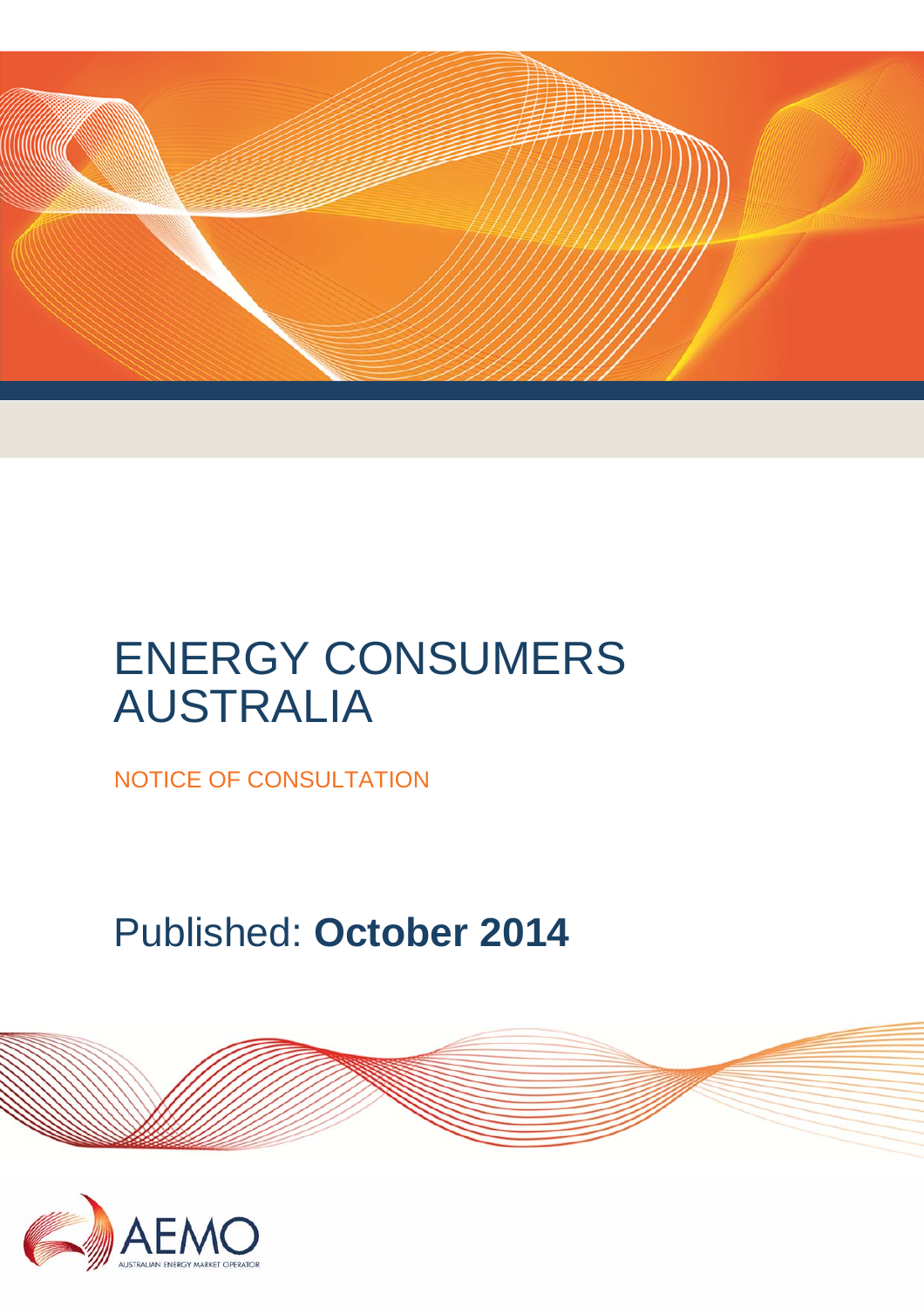

# 1. INTRODUCTION

The Council of Australian Governments (COAG) Energy Council<sup>1</sup> has approved the establishment of Energy Consumers Australia (ECA) by 1 January 2015, providing a focus on national energy market matters of strategic importance for energy consumers, in particular residential and small business consumers.

The new entity will replace the existing Consumer Advocacy Panel (CAP) for which AEMO currently collects funds through participant fees in the National Electricity Market (NEM) and gas markets. AEMO will also be required to collect funding for the ECA<sup>2</sup>, and changes need to be made to AEMO's fee schedules to allow the new mechanism to be operational when the ECA commences.

Although there is no formal requirement to consult on this matter<sup>3</sup>, AEMO is currently seeking feedback from market participants on proposed methodology <sup>4</sup>for recovering the costs of the ECA in the NEM, prior to the establishment of the ECA. The consultation approach on this issue is set out in section 4 of this paper.

l <sup>1</sup> The COAG Energy Council's website is located at: http://www.scer.gov.au/

The draft legislative amendments package which proposes that AEMO collects funds to recover the costs of the ECA is located at:

https://scer.govspace.gov.au/workstreams/energy-market-reform/energy-consumers-australia/ 3

<sup>&</sup>lt;sup>3</sup> As part of the draft Statutes Amendment (Energy Consumers) Bill 2014, a transitional provision has been included that permits AEMO to amend its<br>fee schedule to include ECA without being required to consult on the sched

<sup>&</sup>lt;sup>4</sup> It is important to note this is a proposed legislative amendments package, yet to be formally agreed upon by jurisdictional Ministers.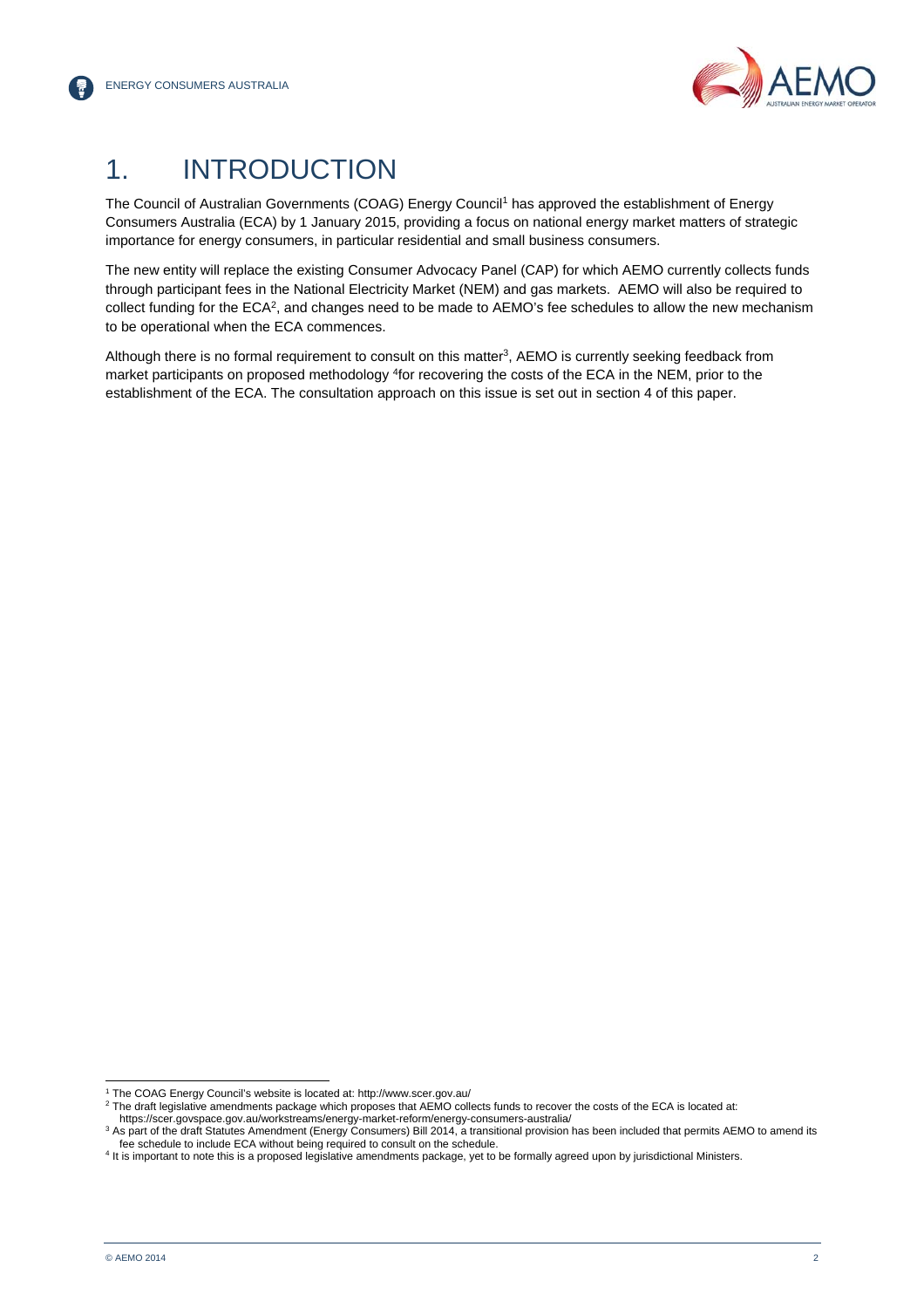

## 2. BACKGROUND

Consumer advocacy in gas and electricity markets is currently supported by the CAP, which was established under the Australian Energy Market Commission Establishment Act 2004. The purpose of the CAP is to facilitate a program of grants to help end-use customers develop and convey their interests to regulatory bodies engaged in energy policy decision-making.

Funding for the CAP is approved annually by the COAG Energy Council (and previously the SCER), with the majority of this amount (excluding a portion for WA and NT) being collected by AEMO through participant fees. The fees are charged to electricity retailers and wholesale customers on a per-MWh rate, and to gas retailers on a persupply point rate.

In late-2012, the SCER identified consumer advocacy as a key area of energy market reform to encourage greater empowerment of consumers. This has been supported by the establishment of a Consumer Challenge Panel (CCP) and Customer Consultative Group (CCG) within the AER, allowing consumers greater representation in the regulatory decision and appeal processes. The SCER also considered the need for consumers to more constructively contribute to the development of energy policy, and the opportunity for a single national energy consumer advocacy body. This proposal was supported by SCER in May 2013, and SCER officials were requested to develop an Implementation Plan for the establishment of the new body. At the December 2013 meeting of SCER, the Implementation Plan was adopted, with the new body to be known as Energy Consumers Australia (ECA).

At the May 2014 meeting of the COAG Energy Council, it was agreed the ECA would be established by no later than 1 January 2015. The ECA company constitution was also agreed to, and the recruitment of the Board and CEO was initiated.

In August 2014, the COAG Energy Council published for consultation the proposed legislative amendment package to give effect to the ECA and provide the necessary head of power for AEMO to recover the funding arrangements. AEMO made a submission in which it was noted that formal notification by the ECA of its annual revenue requirement was an important consideration for the industry and AEMO, and sufficient advance notice was necessary to allow AEMO to communicate the expected level of fees to be factored into customer tariffs and price determinations. At the time of publication of this paper, AEMO has not been advised of the revenue requirement for ECA, however it is important that any necessary adjustments be made to the fee structure now, in preparation for the commencement date. Once the ECA Board and management are in place, AEMO expects to receive formal notification of the revenue requirement, and the apportionment between electricity and gas markets. On an ongoing basis, AEMO would include this revenue requirement as part of its annual budget process.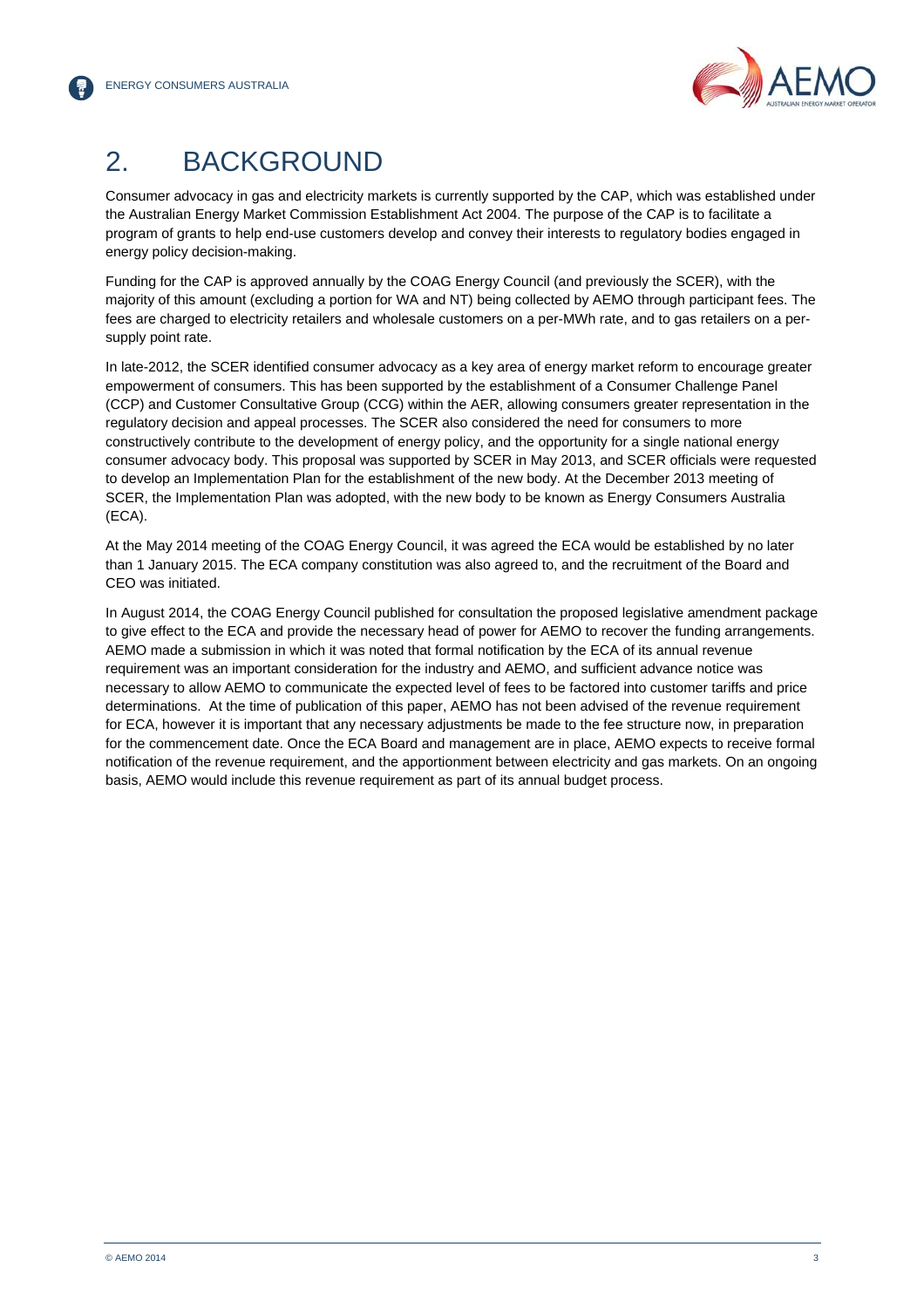

# 3. MATTER FOR CONSULTATION

The proposed legislative amendments package permit AEMO to recover the costs of the newly established ECA from NEM market customers. AEMO proposes to vary the current structure in which market participant fees are determined as described below.

### **3.1 Methodology**

The current methodology of recovering the costs of the CAP in the NEM are on a per MWh basis, while the methodology of recovering costs from gas market participants is per supply point. AEMO considers that the establishment of the ECA is an appropriate time to review the inconsistency in the recovery methodologies, and put in place a methodology which supports the energy market objectives<sup>5</sup>.

The energy market objectives are aimed at promoting efficient investment, operation and use of energy services for the long term interests of energy consumers. In order to support these objectives, a recovery methodology should seek to recover costs from consumers who most directly benefit from the service being provided. In the context of the intended role of the ECA and the proposed constitution<sup>6</sup> to support residential and small business consumers, AEMO considered several options for recovery in the NEM:

- Per-MWh from all customers a recovery based on energy consumption would result in a disproportionate allocation of the cost to large energy consumers.
- Per connection point for small customers<sup>7</sup> a per connection point approach would align with the gas market, and proportionately allocate costs from small customers. Although this methodology is not currently in use in the NEM, it is able to leverage off AEMO's existing retail transfer systems and so could be in place in the required timeframes.

AEMO considers that a per supply/connection point recovery for both electricity and gas to be the most appropriate methodology, and proposes a process as described below.

#### **3.2 Recovery process**

AEMO proposes the following process be used to determine and apply the fees for ECA:

- Once the ECA advises AEMO of their revenue requirement for the following financial year, AEMO will determine a rate of collection for the NEM and each of the relevant gas markets, represented as an annual cost per supply/connection point.
- AEMO will publish the rates as part of the fee schedules on the AEMO website.
- For the gas markets, AEMO will apply the rate in a similar way to the current application of CAP fees, with the fees being charged to retailers and users, excluding self-contracting users, as defined by the National Gas Rules. These fees are charged on the count of supply points on the last day of the monthly billing period as part of the monthly settlement process.
- For the NEM, AEMO will apply the rate as part of the weekly settlement process. The rate will be used to determine a daily collection amount for each market customer, based on the total number of small connection points for which the market customer is the Financially Responsible Market Participant (FRMP) at the end of the previous month. The daily amount will be charged as a fixed value throughout the month, and included in preliminary, final and revised statements. Any changes to connection point numbers that occurs retrospectively or throughout the month will not be included in the calculation.

Based on currently available information, AEMO will need to determine and be prepared to implement the new fee structure by 1 January 2015 and this will require changes to the settlement process. Due to the tight timeframes, it

l

<sup>&</sup>lt;sup>5</sup> These are the National Electricity Objective (NEO), National Gas Objective (NGO) and National Energy Retail Objective (NERO), which are detailed on the AEMC website located at http://www.aemc.gov.au/home.aspx<br><sup>6</sup> The proposed ECA constitution is located at: https://scer.gov.pace.gov.au/files/

<sup>&</sup>lt;sup>6</sup> The proposed ECA constitution is located at: https://scer.govspace.gov.au/files/2014/08/ECA-Constitution-For-Information-Only.pdf<br><sup>7</sup> Small customers are defined in the National Energy Retail Law which can be accessed Market/Market-Legislation/Relevant-Legislation-Retail-Energy.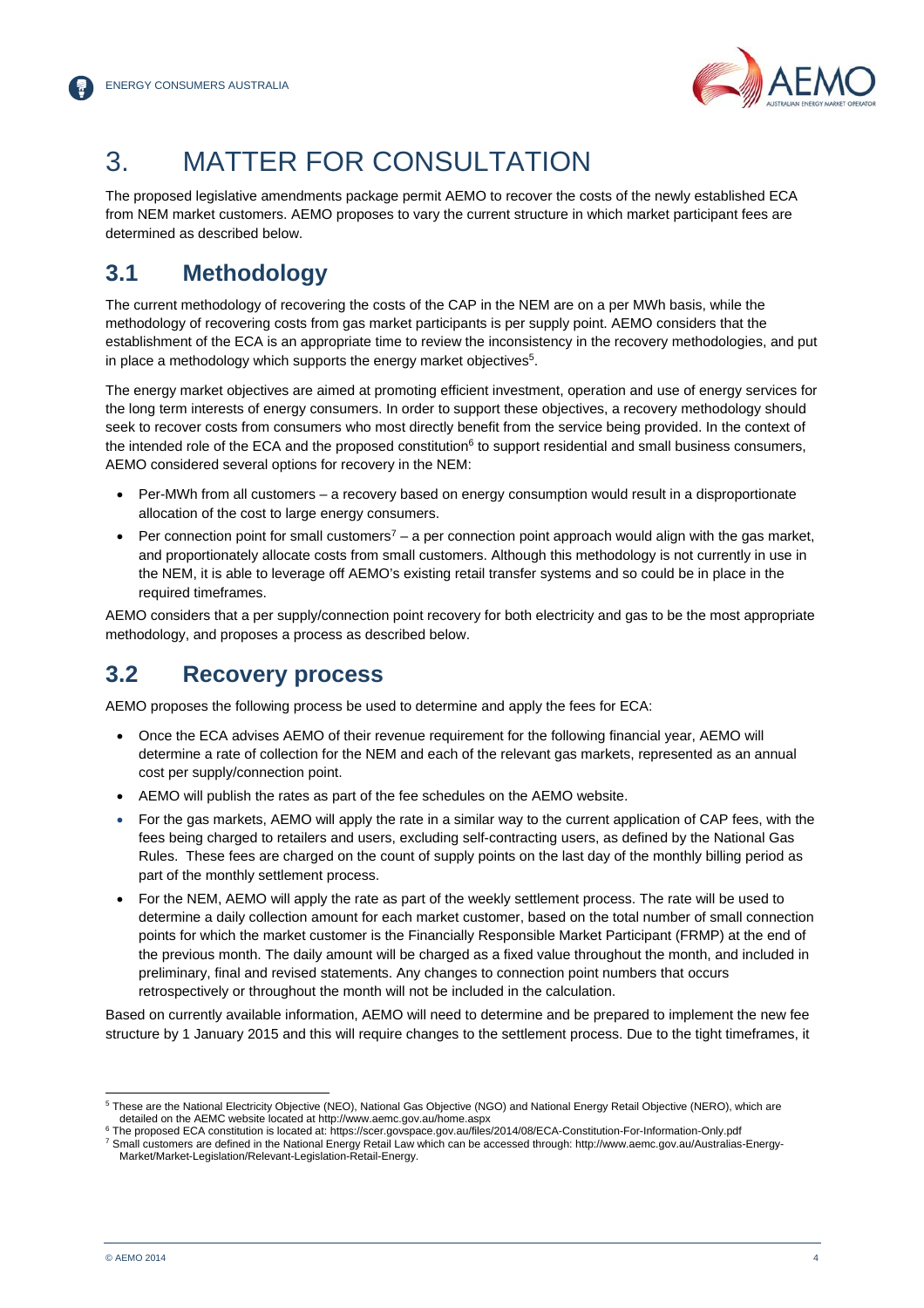【帚



is expected that an interim arrangement will be in place for 1 January 2015. An automated solution is expected to be delivered in a later NEM systems upgrade.

#### **3.3 Fee structure**

This determination is taking place between routine fee structure reviews to meet the implementation date of the new ECA. The next routine NEM fee structure review is in mid-2016, at which time all elements of the fee structure, including ECA recovery will be again reviewed.